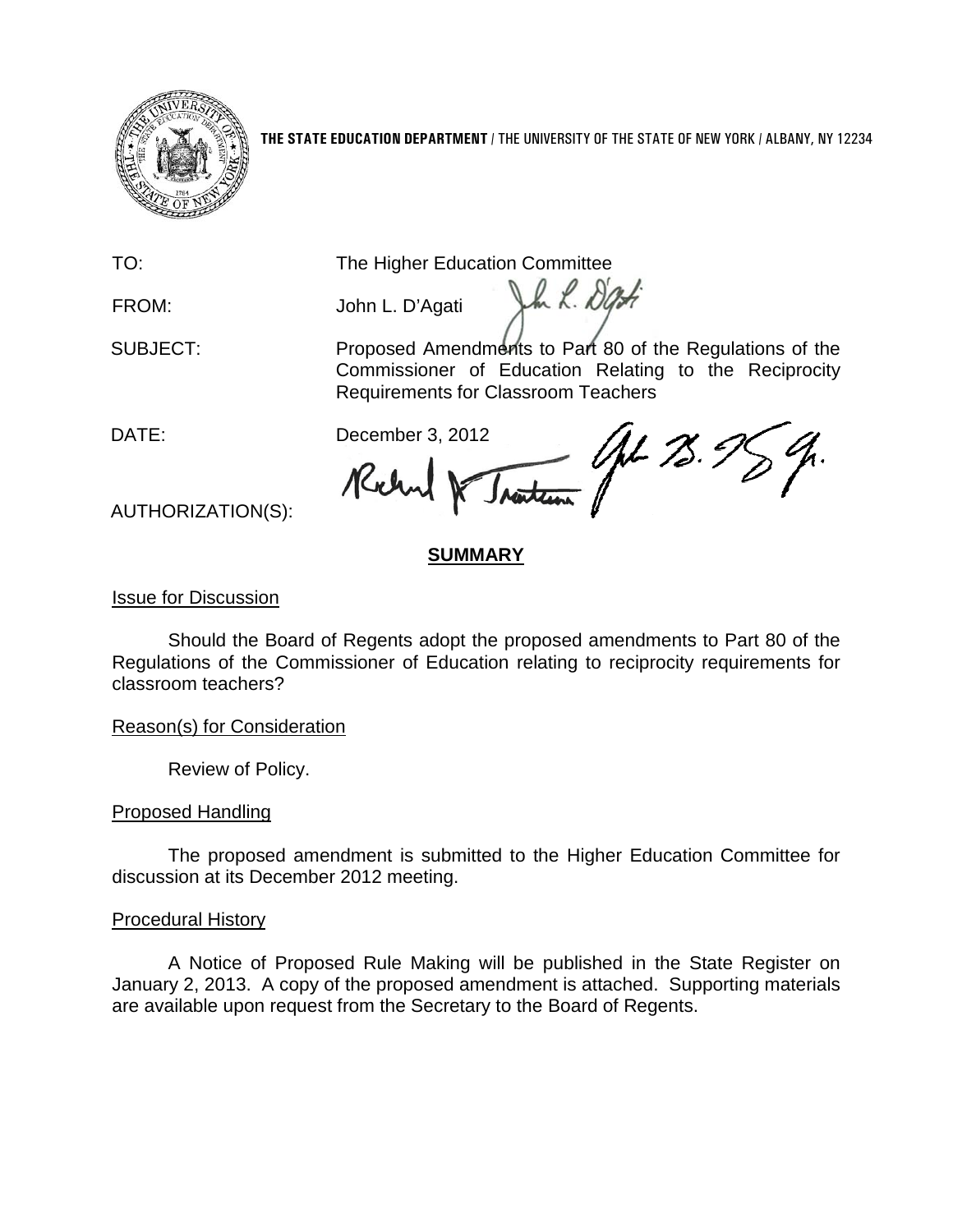#### **Background**

### **Interstate Agreement**

Pursuant to section 3030 of the Education Law, New York State was a party to the Interstate Agreement on the Qualifications of Educational Personnel until 2010. This compact was created through the National Association of State Directors of Teacher Education and Certification (NASDTEC). Through this agreement, a State could enter into an agreement with another state for the acceptance of educational personnel where the other state's programs of education, certification standards or other qualifications were sufficiently comparable to the primary state. New York State was a party to this agreement until 2010, when the agreement expired. In 2010, NASDTEC asked each state to undergo a review of the requirements of other states' teacher education programs and licensure requirements to determine if they were comparable to their state before entering into a new agreement. At that time it was determined that the Office of Teaching Initiatives ("OTI") did not have the resources to review every other state's requirements and/or to continue to review changes made to such requirements over the period of the agreement. Instead, OTI decided to create a standardized reciprocity process for the review of candidates coming from another state.

Currently, the OTI has developed a reciprocity process based in large part on the requirements of the prior interstate compact. As part of this process the OTI looks at the applicant's educational background, his/her experience as a teacher and the type of certificate he/she holds from the other state.

Under the current reciprocity standards, if an applicant for a classroom teaching certificate holds a certificate equivalent to our initial/provisional, and three years of experience under that certificate in the jurisdiction of issuance and has graduated from a traditional education program, he/she can be approved for reciprocity. At this point, he/she will receive a conditional initial certificate, which allows the teacher to teach in NYS for two years during which time the candidate is required to pass the certification examinations.

However, over the past 10 years, teacher preparation programs have changed. For example, teachers often graduate from what are commonly known as alternative education programs. Under our current practice, graduates of these alternative education programs would not qualify for reciprocity. Instead we would require the person to go through the individual evaluation pathway, which is both time consuming for our staff and frustrating for the applicant.

In addition, over the past several years, New York has approved its own alternative pathway programs which allow students to teach under a Transitional B or C certificate while they complete their educational program requirements.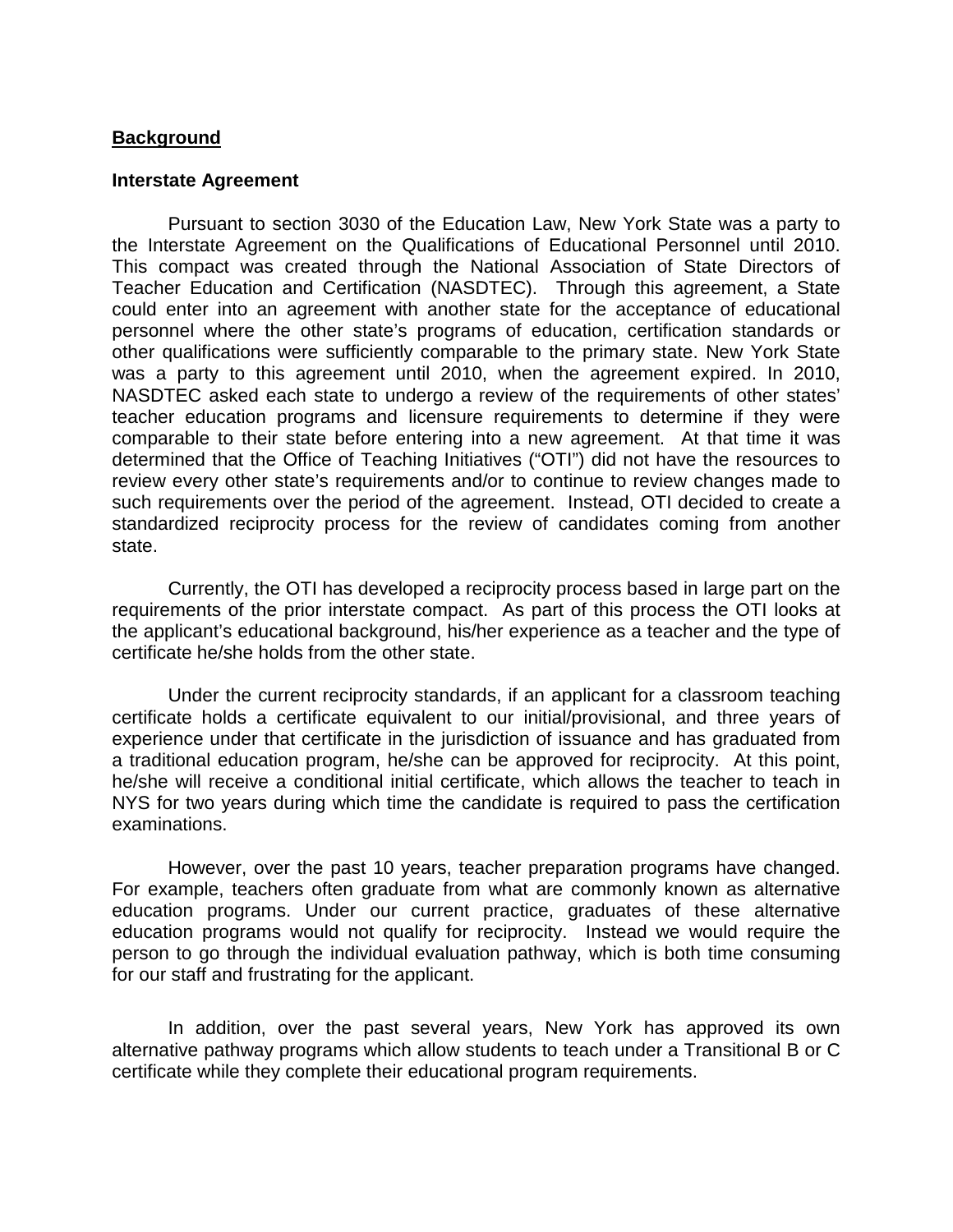There are also individuals who have completed an education program from another state who do not have their teaching certificate, or they have a certificate but they did not graduate from an education program. These individuals currently apply through our individual evaluation pathway.

In order to address the various scenarios that exist in a more efficient and transparent manner, we recommend amending the Commissioner's Regulations, as set forth below, to establish clear and transparent requirements for the reciprocity of teachers seeking certification in this State. We would like to allow teachers that completed similar teacher education programs in other jurisdictions to be able to get certified in New York without additional educational training

## **Proposed Reciprocity Requirements**

1. If a teacher comes from another State and holds a valid certificate or authorization to practice that the Commissioner deems equivalent to the title and type of a teacher in the classroom teaching service and has completed a teacher education program from an out-of-state regionally accredited institution of higher education or a higher education institution that the Commissioner deems substantially equivalent, and he/she has received a satisfactory score on all required New York State teacher certification examinations, workshops and fingerprinting, the applicant will be issued an initial certificate.

2. If a teacher comes from another State and holds a valid certificate or authorization to practice that the Commissioner deems equivalent to the title and type of a teacher in the classroom teaching service, as appropriate for that certificate title, by another state or territory of the United States or the District of Columbia; completes the required workshops, fingerprinting and receives a satisfactory passing score on New York State teacher certification examinations, the candidate will be issued an initial certificate if he/she meets the following requirements:

holds a baccalaureate degree or higher from a regionally accredited institution of higher education or an equivalently approved higher education institution, but has not completed a teacher education program; and the candidate has at least two years of satisfactory teaching experience in a public or non-public school (grades N-12) in another state or territory of the United States or the District of Columbia, within ten years immediately preceding the application for endorsement of the out-of-state certificate; or the candidate shall have equivalent experience as determined by the **Commissioner** 

3. If a teacher comes from another state and holds a valid certificate or authorization to practice that the Commissioner deems equivalent to the title and type of a teacher in the classroom teaching service, as appropriate for that certificate title, by another state or territory of the United States or the District of Columbia and meets all the requirements of # 1 or 2 above, except the examination requirements, the candidate shall be issued a conditional initial certificate, which will allow the candidate to teach in New York State for two years in order to complete the required certification examinations. The initial certificate will then be issued upon receipt of a satisfactory score on all required New York State teacher certification examinations.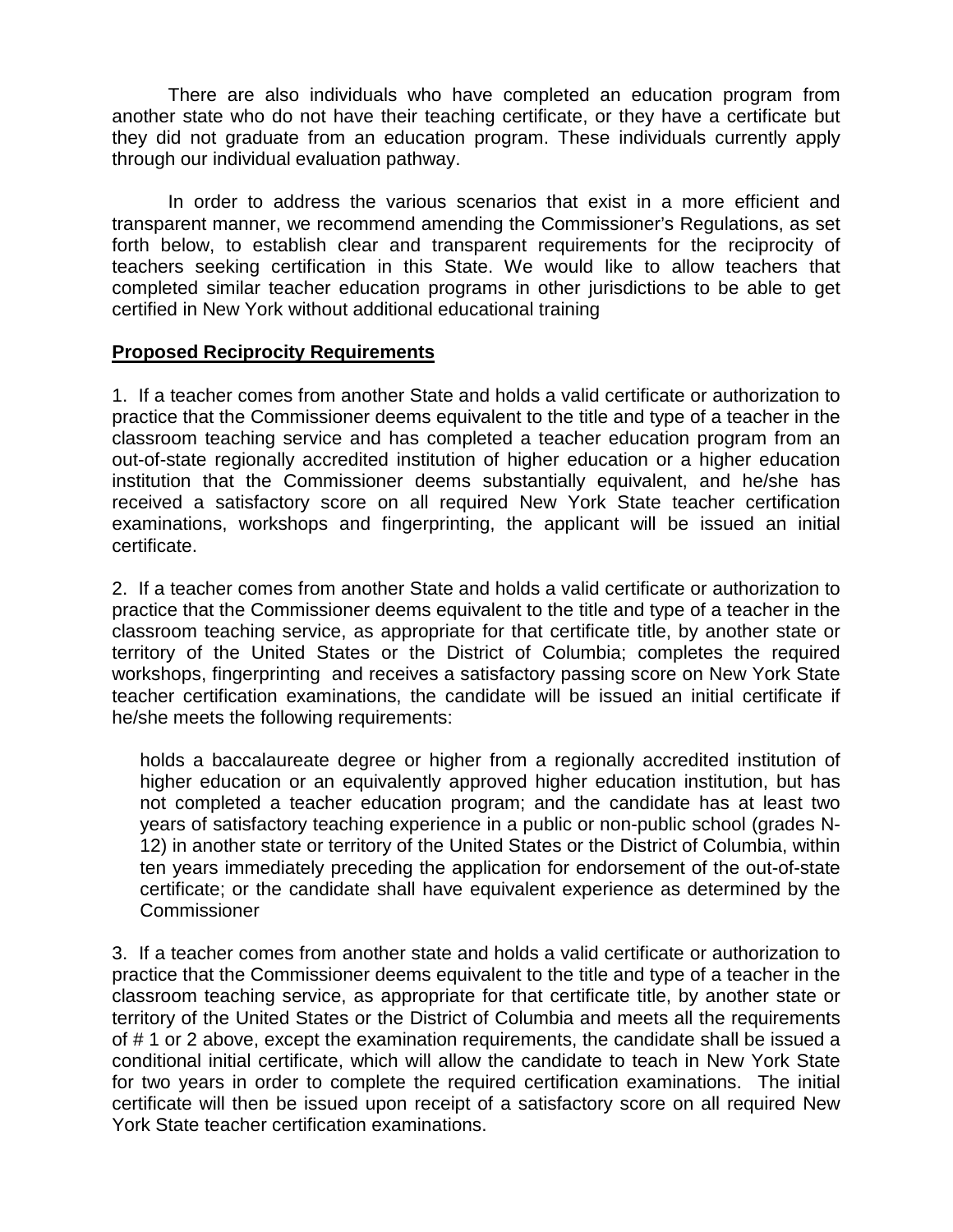4. All other out-of-state candidates seeking certification in the classroom teaching service will continue to be reviewed under the individual evaluation pathway pursuant to the requirements in section 80-3.7 of the Commissioner's Regulations.

In the future, the Department plans to consider approaches for ensuring that out-of-state candidates are prepared to teach to the Common Core Learning Standards.

#### **Recommendation**

Not applicable.

## Timetable for Implementation

It is anticipated that the proposed amendment will come before the full Board for adoption as a permanent rule at the March 2013 Regents meeting. If adopted at the March Regents meeting, the proposed amendment will become effective on March 27, 2013.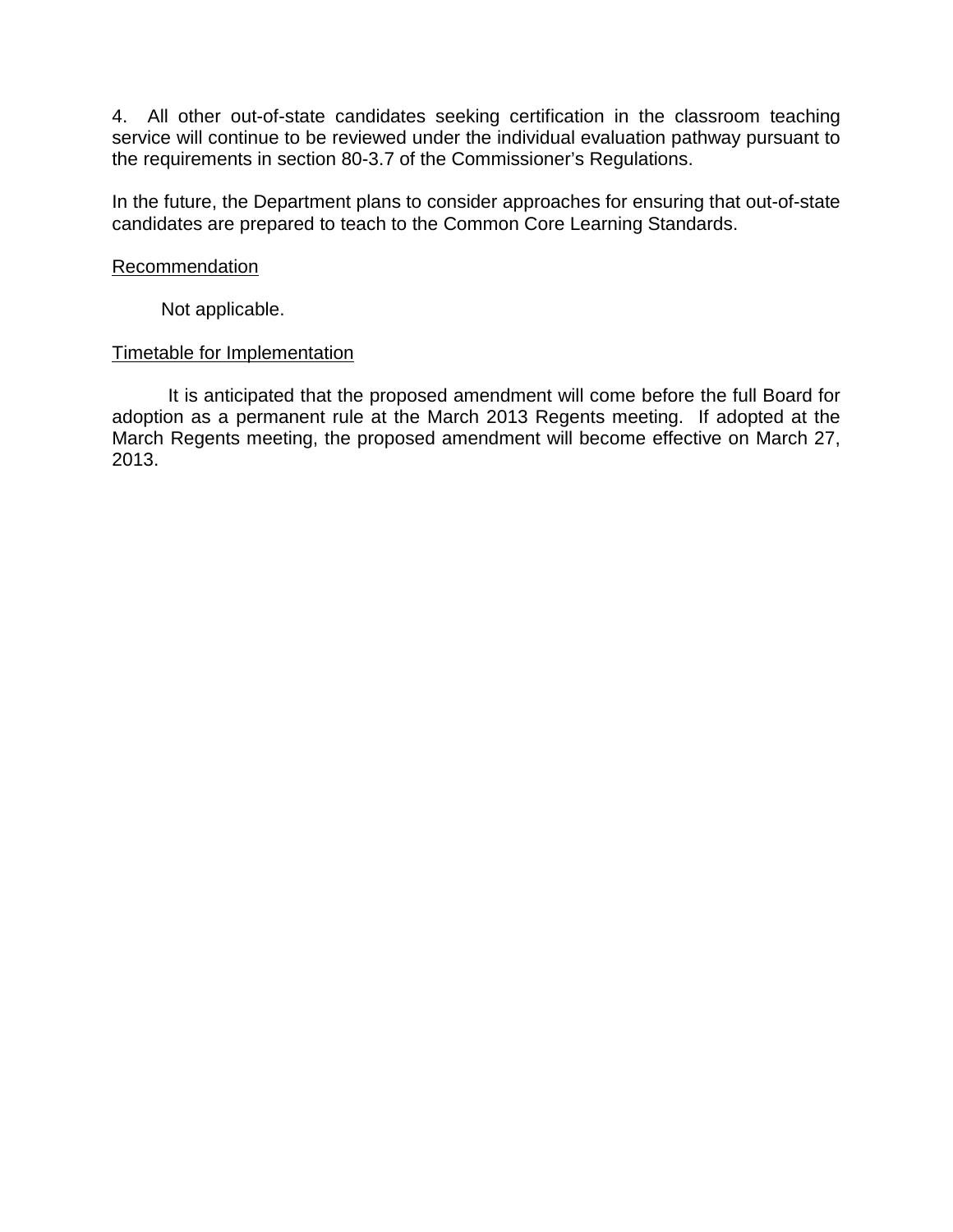#### AMENDMENT OT THE REGULATIONS OF THE COMMISSIONER OF EDUCATION

Pursuant to sections 207, 305, 3001, 3004, 3006, 3007 and 3009 of the Education Law.

1. Paragraph (39) of subdivision (b) of section 80-1.1 of the Regulations of the Commissioner of Education shall be amended, effective March 27, 2013, to read as follows:

Teacher means the holder of a valid teacher's certificate issued by the Commissioner of Education [or a valid regional credential].

2. Section 80-1.4 of the Regulations of the Commissioner of Education shall be amended, effective March 27, 2013, to read as follows:

Section 80-1.4 Required study in child abuse identification and reporting, and school violence prevention and intervention.

All candidates for a certificate or license valid for administrative or supervisory service, classroom teaching service or school service shall have completed at least two clock hours of coursework or training regarding the identification and reporting of suspected child abuse or maltreatment in accordance with the requirements of sections 3003(4) and 3004 of the Education Law. In addition, all candidates for a certificate or license valid for administrative or supervisory service, classroom teaching service or school service, who apply for a certificate or license on or after February 2, 2001, shall have completed at least two clock hours of coursework or training in school violence prevention and intervention, as required by section 3004 of the Education Law, which is provided by a registered program leading to certification pursuant to section 52.21 of this Title or other approved provider pursuant to Subpart 57-2 of this Title. [An individual making application for a provisional or an initial certificate pursuant to section 3030 of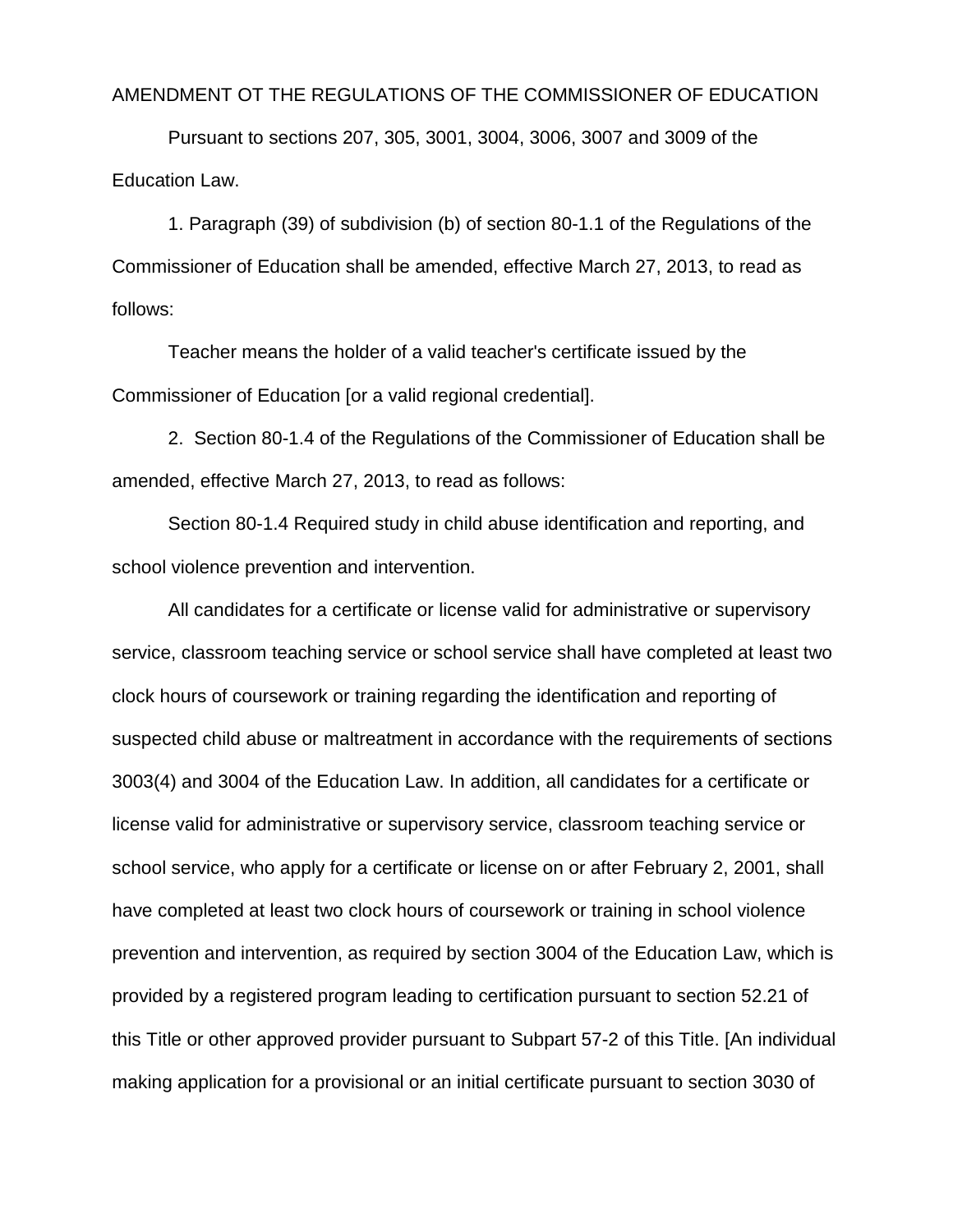the Education Law and/or section 80-2.2(e) of this Part shall satisfy the requirements of this section upon application for the permanent or professional certificate.]

3. Paragraph (2) of subdivision (a) of section 80-2.9 of the Regulations of the Commissioner of Education is repealed and paragraphs (3) through (6) are renumbered as paragraphs (2) through (5) of subdivision (a) of section 80-2.9 of the Regulations of the Commissioner of Education, effective March 27, 2013.

4. Paragraph (3) of subdivision (d) of section 80-3.2 of the Regulations of the Commissioner of Education is amended, effective March 27, 2013, to read as follows:

(3) The certificate, license or credential forms for supplemental school personnel, teaching in nonregistered evening schools[, regional credential,] and internship certificate shall be those prescribed in Subpart 80-5 of this Part.

5. Paragraph (3) of subdivision (e) of section 80-3.2 of the Regulations of the Commissioner of Education is amended, effective March 27, 2013, to read as follows:

(3) The certificate, license or credential titles for supplemental school personnel, teachers of adult, community and continuing education, [regional credential,] and internship certificate shall be those prescribed in Subpart 80-5 of this Part.

6. Paragraph (1) of subdivision (b) of section 80-3.3 of the Regulations of the Commissioner of Education is repealed and a new paragraph (1) is added to subdivision (b) of section 80-3.3 of the Regulations of the Commissioner of Education, effective March 27, 2013, to read as follows:

(1) Education. The candidate shall meet the education requirement by holding a baccalaureate degree from a regionally accredited institution of higher education or a higher education institution that the commissioner deems substantially equivalent or from an institution authorized by the Regents to confer degrees and whose programs are registered by the department, and shall satisfactorily complete a program registered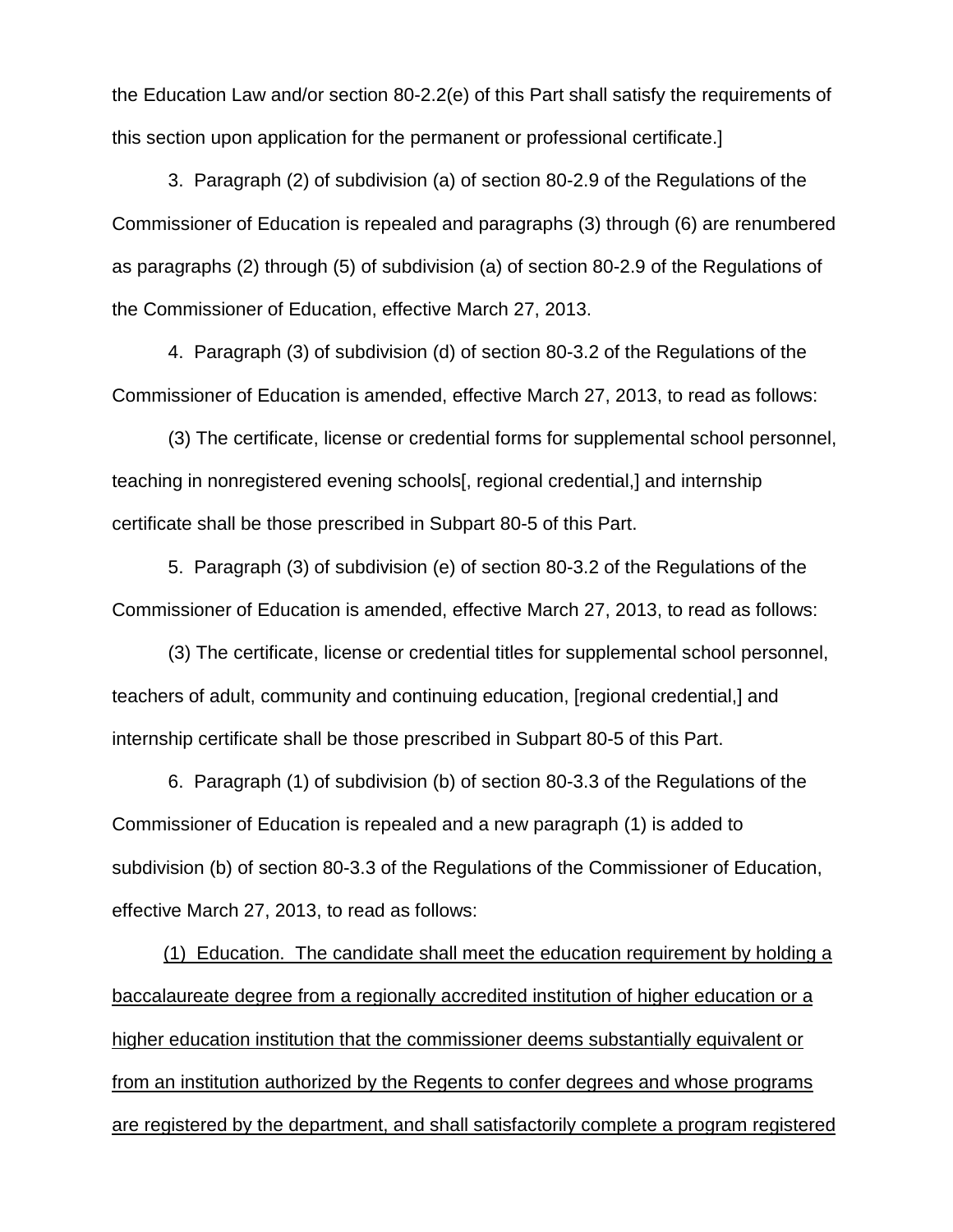pursuant to section 52.21 of this Title, which leads to the certificate sought, or its equivalent.

7. Subparagraph (i) of paragraph (2) of subdivision (c) of section 80-3.3 of the Regulations of the Commissioner of Education is repealed and a new subparagraph (i) of paragraph (2) of subdivision (c) of section 80-3.3 of the Regulations of the Commissioner of Education is added, effective March 27, 2013, to read as follows: (i) Education. The candidate shall meet the education requirement by satisfactorily completing an associate degree program registered pursuant to section 52.21(b)(3)(xiii) of this Title as leading to an initial certificate under option A, or its equivalent.

8. Subclause (2) of clause (a) of subparagraph (ii) of paragraph (1) of subdivision (a) of section 80-3.10 of the Regulations of the Commissioner of Education is repealed and subclause (3) is renumbered as subclause (2) of clause (a) of subparagraph (ii) of paragraph (1) of subdivision (a) of section 80-3.10 of the Regulations of the Commissioner of Education, effective March 27, 2013.

9. Section 80-5.8 of the Regulations of the Commissioner of Education is repealed and a new section 80-5.8 is added, effective March 27, 2013, to read as follows:

Section 80-5.8 Endorsement of certificates for service as a teacher in the classroom teaching service.

(a) Teacher in the classroom teaching service.

(1) The commissioner may endorse the certificate or an equivalent authorization to practice from another state or territory of the United States or the District of Columbia for service as a teacher in the classroom teaching service, provided that the candidate meets the following requirements: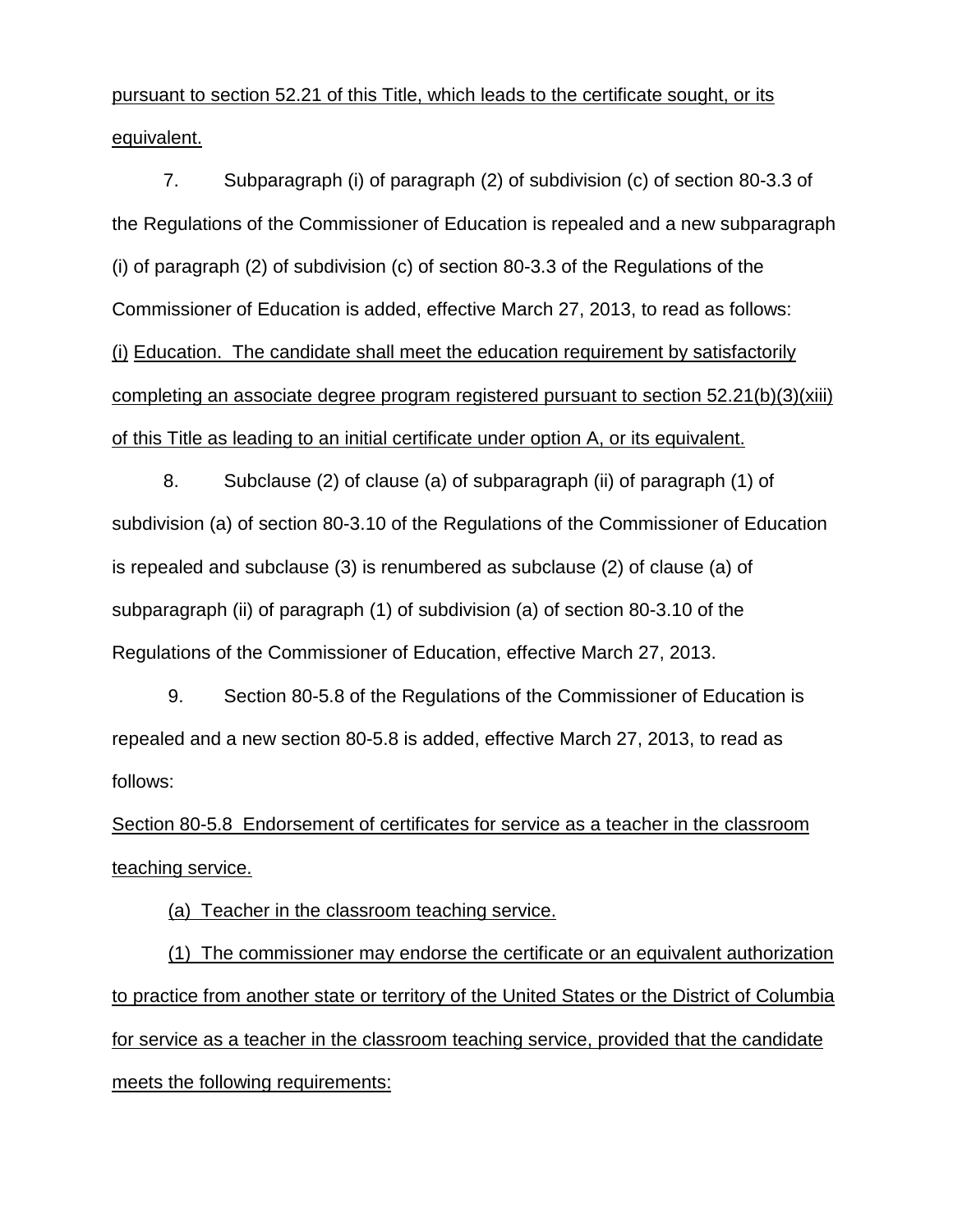(i) The candidate shall hold a valid certificate or equivalent authorization to practice from another state or territory of the United States or the District of Columbia that is equivalent to the title and type of the certificate sought.

(ii) The candidate shall meet the general requirements for certificates prescribed in Subpart 80-1 of this Part, including but not limited to the requirements of section 80- 1.3 relating to citizenship, section 80-1.4 relating to study in child abuse identification and reporting, and school violence prevention and intervention; and section 80-1.1 relating to a criminal history check.

(iii) The candidate shall have either:

(a) completed a teacher education program from a regionally accredited institution of higher education or an equivalently approved higher education institution; or

(b) (i) hold a baccalaureate degree or higher from a regionally accredited institution of higher education or an equivalently approved higher education institution, but have not completed a teacher education program; and

(ii) have at least two years of satisfactory experience in a public school (grades N-12) in another state or territory of the United States or the District of Columbia in a position that would have required the equivalent of an initial or professional certificate as a teacher in the classroom teaching service for employment in New York State and while under a certificate issued by such other state authorizing such service, which experience must have been completed within 10 years immediately preceding the application for endorsement of the out-of-state certificate; or the candidate shall have equivalent experience as determined by the Commissioner.

(iv) Examination. The candidate shall meet the examination requirements for the title and type of certificate sought.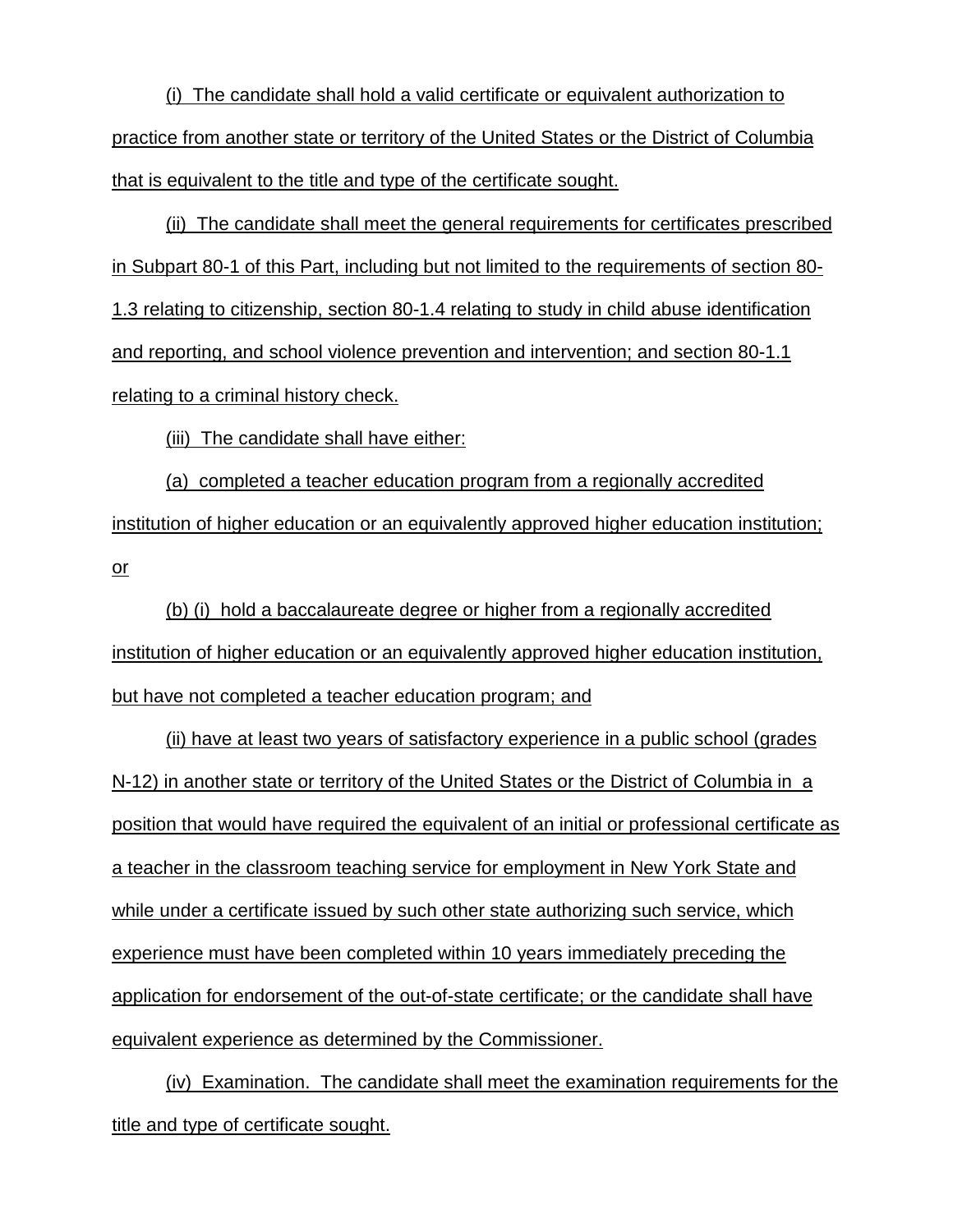(2) Such candidate who meets the endorsement requirements in paragraph (1) of this subdivision shall be issued an initial certificate as a teacher in the classroom teaching service pursuant to the requirements of this Part.

(3) If a candidate meets all of the endorsement requirements in paragraph (1) of this subdivision, except the examination requirements required for an initial certificate, the candidate shall be issued a two-year nonrenewable conditional initial certificate pursuant to section 80-5.17 of this Subpart.

10. Section 80-5.11 of the Regulations of the Commissioner of Education is amended, effective March 27, 2013, to read as follows:

Section 80-5.11. Certificate of qualification.

The commissioner shall not issue certificates of qualification with issuance dates on or after September 2, 1998. Holders of certificates of qualification with issuance dates prior to September 2, 1998 may retain the certificate as evidence that the holder is eligible for a provisional certificate. At the commencement of regular employment in any public school in the State, during the period of validity of the certificate of qualification, the holder shall deliver such certificate to the chief school officer of the district offering employment, who shall forward such certificate to the commissioner for the issuance of a provisional certificate. The certificate of qualification is evidence that the holder is eligible for employment as a substitute teacher. Permanent certification will be issued upon completion of the requirements for permanent certification in effect at the time of issuance of the certificate of qualification [or regional certificate].

11. Section 80-5.17 of the Regulations of the Commissioner of Education is amended, effective March 27, 2013, to read as follows:

Section 80-5.17 Conditional initial certificate.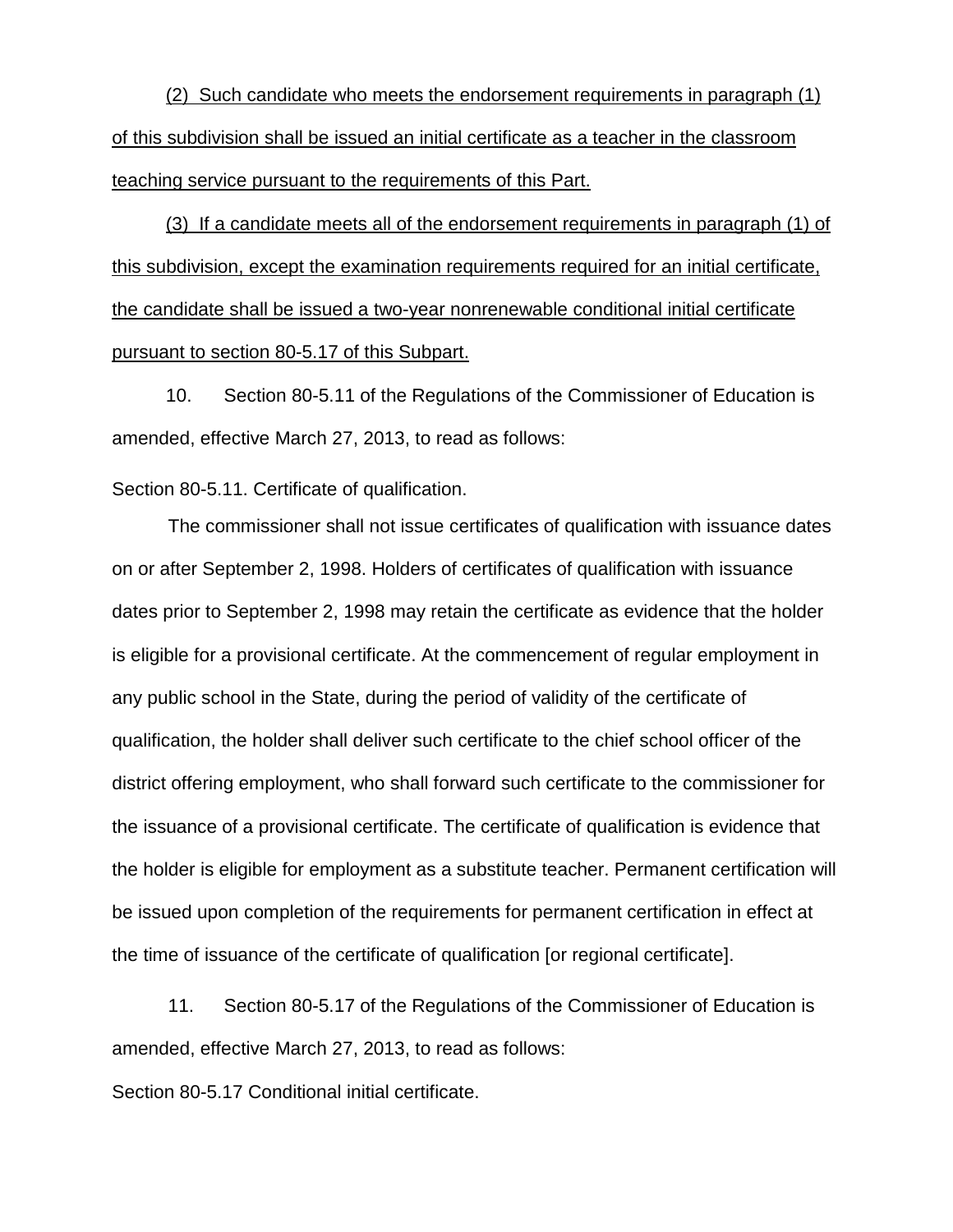(a) Conditional initial certificate in the classroom teaching service. For initial certification in a certificate title in the classroom teaching service for which this Part requires completion of an examination requirement, the commissioner may issue to a candidate who has not met such examination requirement a two-year nonrenewable conditional initial certificate, notwithstanding that the examination requirement has not been met, and deem that all other requirements for the initial teacher's certificate in the certificate title in the classroom teaching service have been met, provided that the candidate holds a valid regular teacher's certificate or an authorization to practice that the commissioner deems equivalent in the same or an equivalent title by [a state which has contracted with the State of New York pursuant to section 3030 of the Education Law, the interstate agreement on the qualifications of educational personnel, or another state or [country] or territory of the United States pursuant to section 80-5.8 of this Subpart [provided that the commissioner determines that the teacher's certificate issued by the other state or country evidences knowledge, skills and abilities comparable to those required for certification in New York State].

(b) Conditional initial certificate in the title school building leader. The commissioner may issue a two-year nonrenewable conditional initial certificate in the title school building leader to a candidate who applies for the certificate after September 1, 2006 and meets the following requirements:

 $(1)$  . . .

(2) the candidate holds a valid regular certificate or an authorization to practice that the commissioner deems equivalent in an equivalent title to the title school building leader issued by [a state which has contracted with the State of New York pursuant to section 3030 of the Education Law, the interstate agreement on qualifications of educational personnel, or] another state or country provided that the commissioner